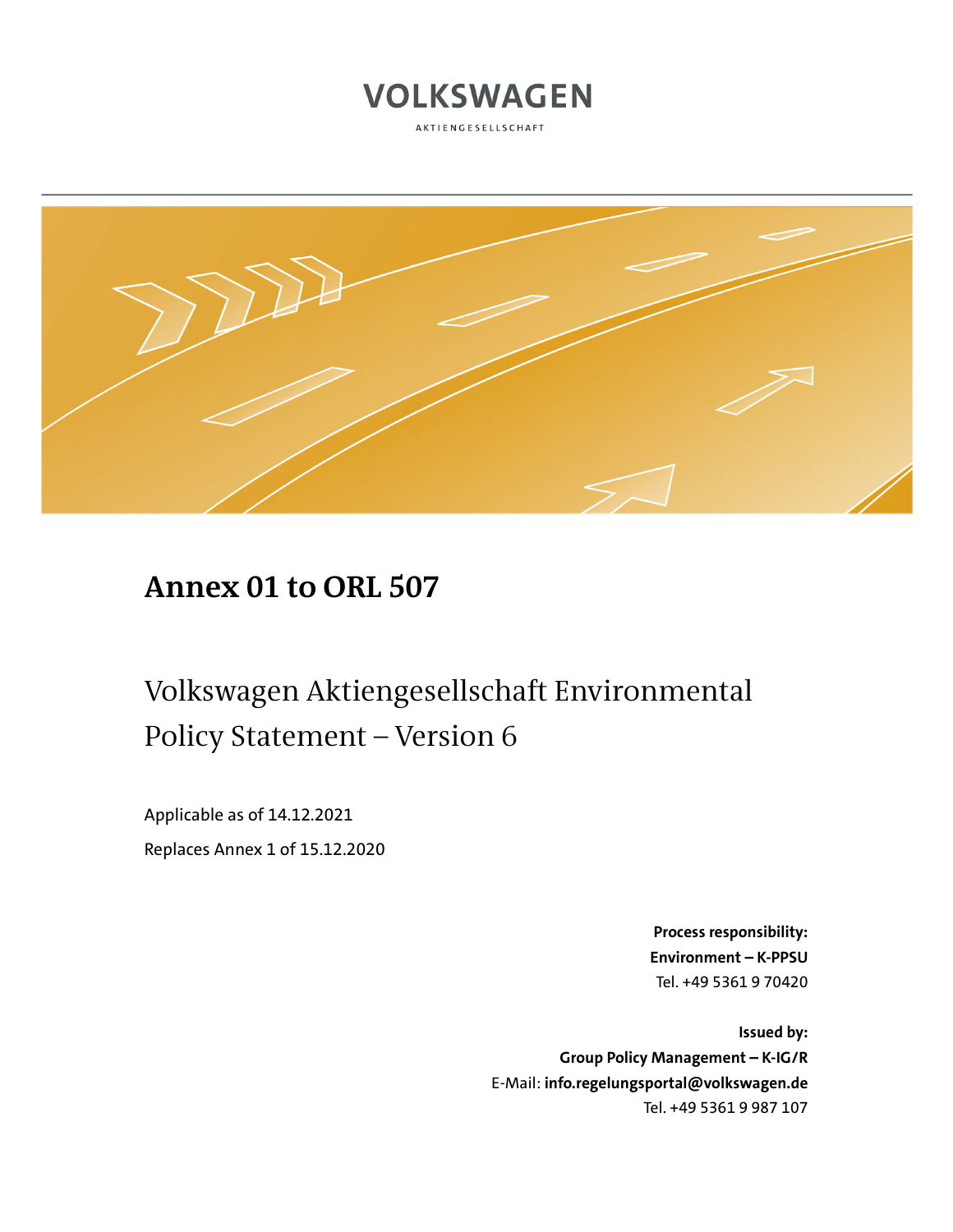## 1 Preamble

We develop, produce and distribute motor vehicles and mobility services worldwide. Our mission: we aim to be a leading provider of sustainable mobility and a role model for the protection of our environment.

We are taking on the challenges of climate change and are committed to the United Nations' two degree target. We are aware of our enormous responsibility towards the environment globally and of the impacts that our activities and products have on the environment and society.

Environmental compliance is a core value for us. Alongside complying with legal requirements and official regulations, our binding obligations include voluntary commitments, such as meeting the requirements of ISO 14001 and ISO 50001 at our production sites and achieving our own environmental and energy targets. All aspects of the energy policy are included in this Environmental Policy Statement. We are making our products, processes, sites and services continuously more environmentally compatible.

In particular, being environmentally compatible means:

- Minimising exhaust emissions
- Improving resource efficiency
- Cutting greenhouse gas emissions by reducing fuel and energy consumption as well as by using low- $CO<sub>2</sub>$  energy sources
- Improving energy efficiency

All around the globe, we use environmentally efficient, cutting-edge technologies throughout the life cycle of our products, processes and services. In this way, we are decreasing the environmental footprint of our activities and products. At all our sites, we work in partnership with communities and politicians to ensure socially and ecologically sustainable development.

We are committed to achieving our major strategy "NEW AUTO – Mobility for Generations to Come"; to our "Environmental Mission Statement – Go To Zero" and to the Environmental Policy Statement of the Volkswagen Group, and we undertake to implement the following principles:

# 2 Basic principles

### 2.1 Leadership

Our management staff at all levels are aware of the environmental risks associated with their work. In both their actions and their words, they reinforce their commitment to conduct that complies with both the law and the company's interests, and to being a role model in environmental matters. They are responsible for ensuring that the requirements described in this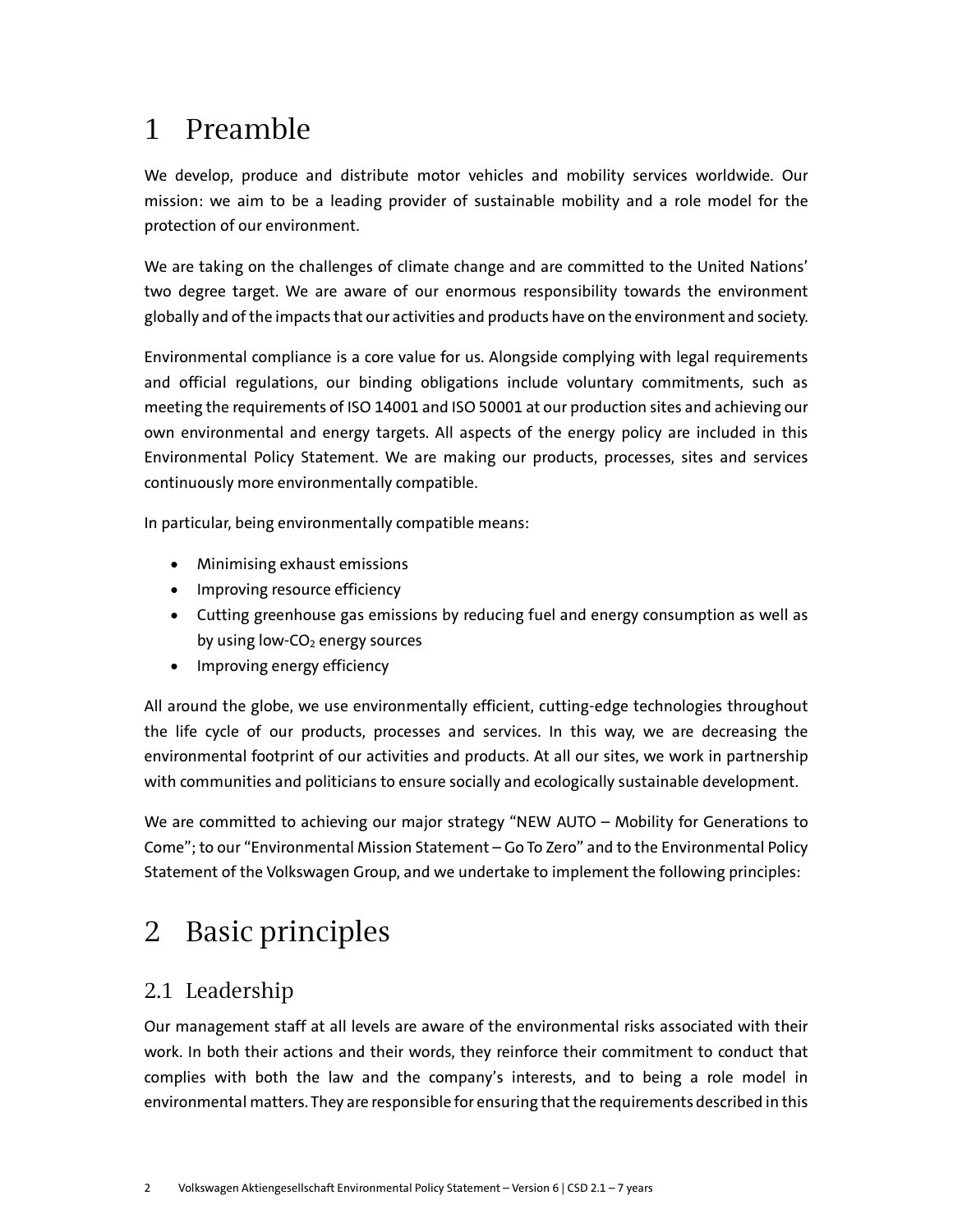Environmental Policy are widely known, implemented and adhered to. Our managers make sure that all staff are informed, correctly trained and accountable for the tasks assigned to them. Within their area of responsibility, they create an appropriate working environment in which employees and business partners can communicate sensitive environmental topics openly and without fear of negative consequences.

By way of appropriate internal regulations, the Board of Management ensures that the information required for environmental and energy management is available and that the necessary means of maintaining the management systems are provided. When it comes to important company decisions, environmental and economic criteria are given equal weight in the decision-making process. The Board of Management carries out annual checks to ensure that this Environmental Policy Statement is being complied with, that environmental and energy targets are being met and that our Environmental Compliance Management System is fully effective.

#### 2.2 Compliance

We comply with legal and statutory requirements and are guided by our voluntary commitments as well as by our company standards and targets. Our Environmental Compliance Management System ensures that ecological aspects and obligations are recognised within our business activities and given appropriate consideration. Environmental violations, environment-related misconduct, deliberate deception or deceit are treated as regulatory violations in accordance with our organisational guidelines. Each year, an evaluation is conducted of the extent to which our actions conform with the requirements of this Environmental Policy Statement, and the results are reported to the Board of Management of Volkswagen AG.

### 2.3 Protecting our environment

We take a holistic approach to environmental protection: In accordance with ISO 14001, it encompasses the entire life cycle and includes the protection with regard to water, soil, air and raw materials. As part of our risk management system, we assess environment-relevant aspects as well as environmentally relevant issues and compliance obligations in the context of our business activities, processes, products and our conduct. Based on this, we identify actions and opportunities that we can use to prevent or mitigate negative environmental effects. This includes environment-related actions for contingency planning and emergency response at our production sites. We research and develop products, processes and services that promote sustainable mobility. Using the aforementioned measures, we continuously improve our environmental performance and, taking into account economic feasibility, we help to secure our company's long-term future and to increase our competitiveness.